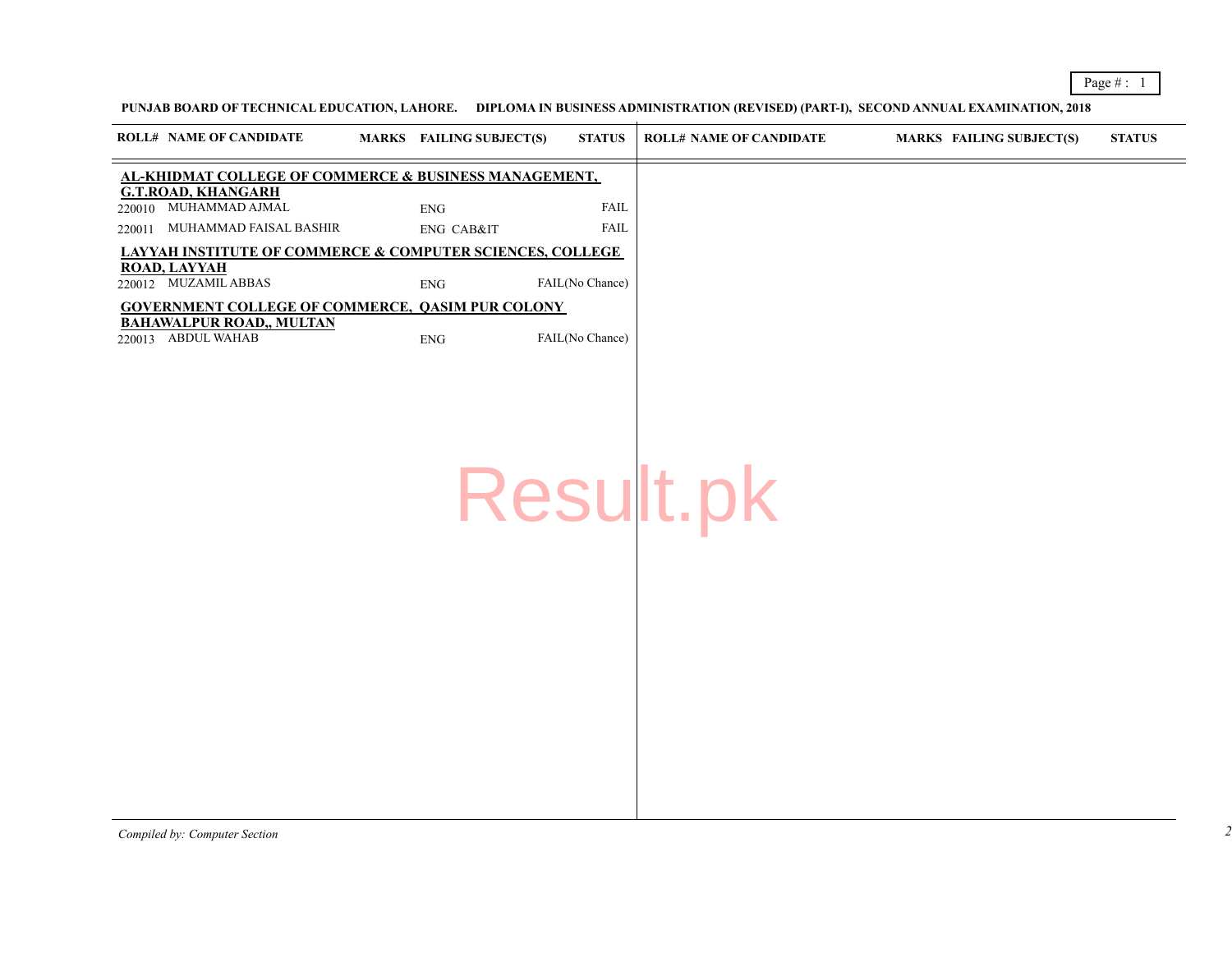## PUNJAB BOARD OF TECHNICAL EDUCATION, LAHORE. DIPLOMA IN BUSINESS ADMINISTRATION (17) (PART-I), SECOND ANNUAL EXA

|                                                                                                                                          | <b>ROLL# NAME OF CANDIDATE</b>                                                                                                                                                                                                                                                                                                                                                                                                                                                                                                                                                                                                  |                                                                                  | MARKS FAILING SUBJECT(S)     | <b>STATUS</b>                                                                                                                                                                                      |                                      | <b>ROLL# NAME OF CANDIDATE</b>                                                                                                                                                                                                                                                             | <b>MARKS</b>                                                    |
|------------------------------------------------------------------------------------------------------------------------------------------|---------------------------------------------------------------------------------------------------------------------------------------------------------------------------------------------------------------------------------------------------------------------------------------------------------------------------------------------------------------------------------------------------------------------------------------------------------------------------------------------------------------------------------------------------------------------------------------------------------------------------------|----------------------------------------------------------------------------------|------------------------------|----------------------------------------------------------------------------------------------------------------------------------------------------------------------------------------------------|--------------------------------------|--------------------------------------------------------------------------------------------------------------------------------------------------------------------------------------------------------------------------------------------------------------------------------------------|-----------------------------------------------------------------|
| 220500<br>220501<br>220502                                                                                                               | <b>AL-KHIDMAT COLLEGE OF COMMERCE &amp; BUSINESS MANAGEMENT,</b><br><b>G.T.ROAD, KHANGARH</b><br>MUHAMMAD NOUMAN AMIR<br><b>MEER MURTAZA</b><br>MUHAMMAD KASHIF                                                                                                                                                                                                                                                                                                                                                                                                                                                                 | 282                                                                              | <b>URDU-I ENG-I</b><br>ENG-I | <b>FAIL</b><br>FAIL<br>PASS                                                                                                                                                                        | 220523<br>220524<br>220525           | MUHAMMAD ISHFAQ<br>HAFSA BIBI<br>MUHAMMAD SOHAIL<br>220526 MUHAMMAD ASIF                                                                                                                                                                                                                   | 325<br>435<br>366                                               |
| 220503<br>220504<br>220505<br>220506<br>220507<br>220508<br>220509<br>220510<br>220511<br>220512<br>220513<br>220514<br>220515<br>220516 | MUHAMMAD DANISH<br>MUHAMMAD QAMMAR ABBAS<br><b>PIONEER INSTITUTE OF COMMERCE &amp; COMPUTER SCIENCES, NEAR SOUT</b><br>EID GAH WARD NO 1 BUKHARI ROAD. KOT ADDU<br>MUHAMMAD SAJID<br>MUHAMMAD PEHLWAN<br><b>LAYYAH INSTITUTE OF COMMERCE &amp; COMPUTER SCIENCES, COLLEGE</b><br>ROAD. LAYYAH<br>MUHAMMAD ARSLAN LATIF<br>MUHAMMAD RUHAB BASHIR<br><b>SAIRA IQBAL</b><br>MUHAMMAD FAISAL TARIQ<br>RAI ZAIN ABBAS BHATTI<br>SABIHA ANWAR<br>MOHAMMAD ASAD NAWAZ<br><b>SIDRA MAJEED</b><br>TAYYAB HUSSAIN<br>MULTAN COLLEGE OF MANAGEMENT & INFORMATION TECHNOLOGY,<br>DERA GHAZI KHAN ROAD, MUZAFFARGARH<br>SYED HAIDER ALI SHAH | 335<br>340<br>346<br>335<br>321<br>347<br>381<br>306<br>313<br>388<br>345<br>372 | ENG-I                        | <b>PASS</b><br><b>PASS</b><br><b>PASS</b><br><b>PASS</b><br><b>PASS</b><br><b>PASS</b><br>PASS<br><b>PASS</b><br><b>ABSENT</b><br><b>PASS</b><br><b>PASS</b><br><b>PASS</b><br>PASS<br><b>FAIL</b> | 220530<br>220531<br>220532<br>220533 | <b>ABUL OASIM INSTITUTE OF MANAGEMENT</b><br><b>TAUNSA SHARIF</b><br>220527 ASIA KHOSA<br>220528 MARIA MANZOOR<br>TAUNSA INSTITUTE OF MANAGEMENT AND<br><b>COLLEGE ROAD, TAUNSA SHARIF</b><br>220529 AHSAN AZIZ<br>TANVIR AHMAD<br>HAMZA ALTAF<br>MUHAMMAD HASHIM<br>KHUSHBAKHT SIDRA KHAN | 372<br>348<br>280<br>317<br>329<br>277<br>399<br>P <sub>l</sub> |
| 220519<br>220520<br>220521<br>220522                                                                                                     | 220517 FATIMA ZAHRA<br>EVER BRIGHT COLLEGE OF COMMERCE & COMPUTER, TEHSIL TAUNSA<br><b>SHARIF, RETRA</b><br>220518 MUHAMMAD AMIR<br><b>SAJID HUSSAIN</b><br><b>GHULAM RAZA</b><br><b>MUHAMMAD YOUNIS</b><br>SAQIB AMEER                                                                                                                                                                                                                                                                                                                                                                                                         | 347<br>331<br>333<br>322<br>416                                                  | ENG-I                        | FAIL<br>PASS<br>PASS<br>PASS<br>PASS<br>PASS                                                                                                                                                       |                                      |                                                                                                                                                                                                                                                                                            |                                                                 |

*Compiled by: Computer Section*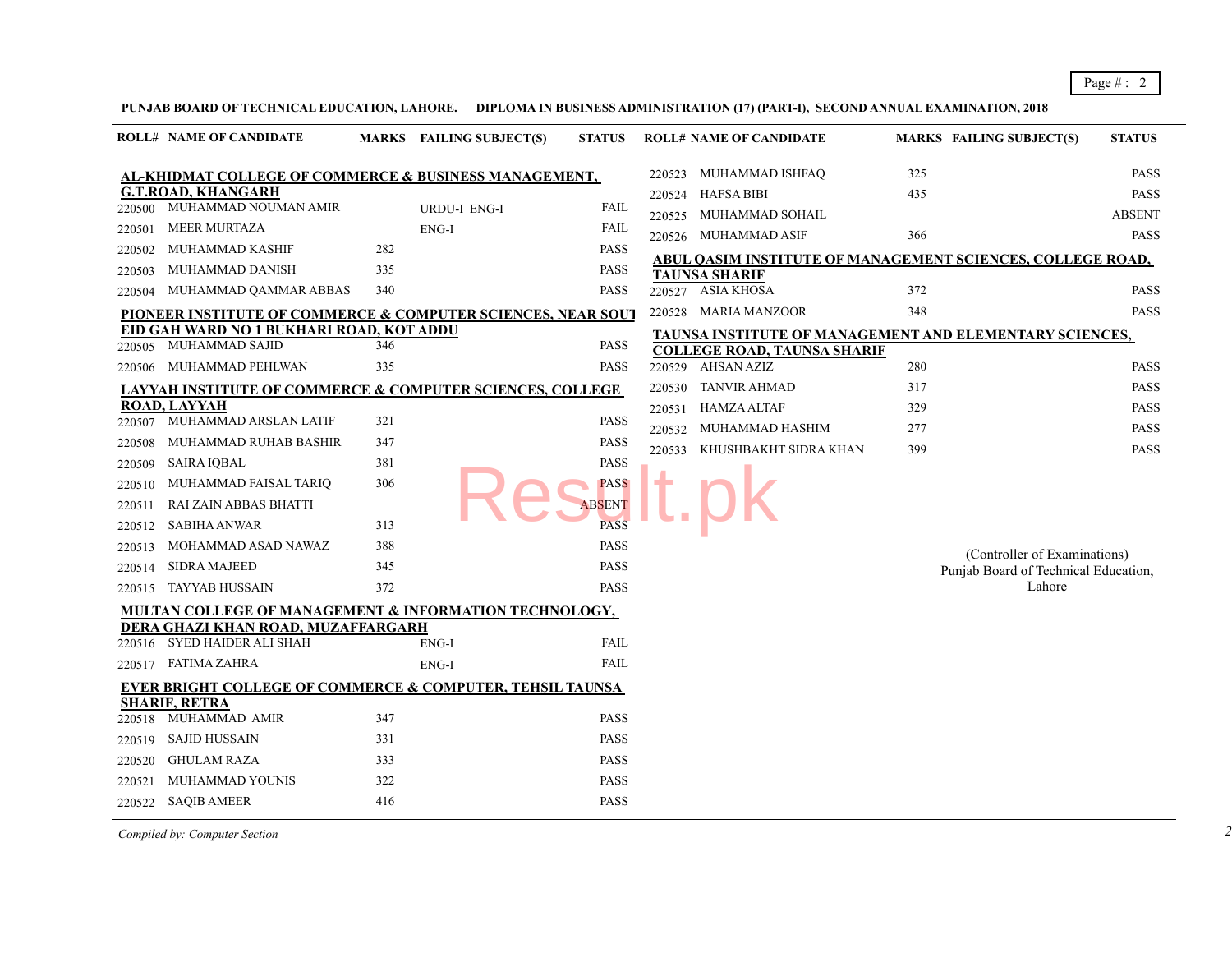## PUNJAB BOARD OF TECHNICAL EDUCATION, LAHORE. DIPLOMA IN BUSINESS ADMINISTRATION (REVISED) (PART-II), SECOND ANNU

|        | <b>ROLL# NAME OF CANDIDATE</b>                                              |     | <b>MARKS</b> FAILING SUBJECT(S) | <b>STATUS</b>   |        | <b>ROLL# NAME OF CANDIDATE</b>                                           | <b>MARKS</b> |
|--------|-----------------------------------------------------------------------------|-----|---------------------------------|-----------------|--------|--------------------------------------------------------------------------|--------------|
|        | NATIONAL COLLEGE OF COMMERCE SCIENCES, 13-V HOUSING SCHEME                  |     |                                 |                 | 222259 | SHOAIB KHAN                                                              | 835          |
|        | <b>MULTAN ROAD, BUREWALA</b><br>222238 ABDUL JABBAR                         |     |                                 | FAIL(No Chance) | 222260 | JAVED IQBAL                                                              |              |
|        |                                                                             |     | <b>ENG</b>                      |                 | 222261 | KHURAM SHAHZAD                                                           | 775          |
|        | AL-KHIDMAT COLLEGE OF COMMERCE & BUSINESS MANAGEMENT,<br>G.T.ROAD. KHANGARH |     |                                 |                 | 222262 | <b>TALHA TARIQ</b>                                                       |              |
|        | 222239 MUHAMMAD AHSAN BILAL                                                 | 759 |                                 | <b>PASS</b>     | 222263 | MUHAMMAD AKRAM SIAL                                                      | 724          |
| 222240 | MUHAMMAD AMMAR                                                              | 757 |                                 | <b>PASS</b>     | 222264 | MUHAMMAD SHEHAR YAR                                                      | 723          |
| 222241 | MUHAMMAD KHADIM HUSSAIN                                                     | 793 |                                 | <b>PASS</b>     |        | <b>MULTAN COLLEGE OF MANAGEMENT &amp; IN</b>                             |              |
| 222242 | MUHAMMAD MAHTAB                                                             | 779 |                                 | <b>PASS</b>     |        | DERA GHAZI KHAN ROAD, MUZAFFARGARI<br>222265 RUBINA SARDAR               | 810          |
| 222243 | <b>TAHIR FIDA</b>                                                           | 749 |                                 | <b>PASS</b>     | 222266 | MOHAMMAD ADIL MURAD                                                      | 810          |
| 222244 | MUHAMMAD AJMAL                                                              |     | <b>ENG</b>                      | FAIL(No Chance) | 222267 | <b>FAISAL ABBAS</b>                                                      | 751          |
| 222245 | MUHAMMAD SABIR                                                              | 841 |                                 | <b>PASS</b>     | 222268 | MUHAMMAD ASIF                                                            | 833          |
|        | <b>MOON OF HEAVEN COMMERCE COLLEGE,, G.T ROAD, OPP. AL-HILAL</b>            |     |                                 |                 | 222269 | USMAN SHAHID                                                             |              |
|        | TRACTOR WORKSHOP, WARD # 14/C, KOT ADDU                                     |     |                                 |                 | 222270 | CHOUDHARY MUHAMMAD                                                       |              |
|        | 222246 MOHAMMAD AQIB NADEEM                                                 |     | ENG CAB2&PROJ                   | <b>FAIL</b>     |        | <b>AIZAZ OASIM</b>                                                       |              |
|        | 222247 FATIMA ALI                                                           | 803 |                                 | <b>PASS</b>     | 222271 | MUHMMAD WASEEM                                                           |              |
|        | PIONEER INSTITUTE OF COMMERCE & COMPUTER SCIENCES, NEAR SOUT                |     |                                 |                 |        | <b>EVER BRIGHT COLLEGE OF COMMERCE &amp;</b>                             |              |
|        | EID GAH WARD NO 1 BUKHARI ROAD, KOT ADDU<br>222248 KASHIF MEHMOOD           | 742 |                                 | <b>PASS</b>     | 222272 | <b>SHARIF, RETRA</b><br><b>SAGHIR RAZA</b>                               | 865          |
| 222249 | MUHAMMAD BEHRAM KHAN                                                        |     | ECO CAB2&PROJ                   | FAIL            | 222273 | <b>MUHAMMAD RIZWAN</b>                                                   |              |
|        | <u>LAYYAH INSTITUTE OF COMMERCE &amp; COMPUTER SCIENCES, COLLEGE</u>        |     |                                 |                 | 222274 | RAJAB ALI                                                                | 870          |
|        | ROAD, LAYYAH                                                                |     |                                 |                 | 222275 | SAMINA MAJEED                                                            | 874          |
|        | 222250 MUBASHRA FATIMA                                                      |     | <b>ENG</b>                      | <b>FAIL</b>     | 222276 | HAFIZA HUMAIRA AFZAL                                                     | 872          |
| 222251 | NIMRA TUFAIL                                                                |     | <b>ENG</b>                      | <b>FAIL</b>     | 222277 | AIMAN RIAZ                                                               |              |
| 222252 | <b>GULNAZ BIBI</b>                                                          | 754 |                                 | <b>PASS</b>     | 222278 | <b>NAHEED AKHTAR</b>                                                     | 780          |
| 222253 | <b>SANA SALEEM</b>                                                          |     | <b>ENG</b>                      | FAIL            | 222279 | SHAKEELA ASHRAF                                                          |              |
| 222254 | MUZAMIL ABBAS                                                               |     | <b>ENG</b>                      | FAIL            | 222280 | AFEEFA REHMAT                                                            | 802          |
|        | <b>GOVERNMENT COLLEGE OF COMMERCE, QASIM PUR COLONY</b>                     |     |                                 |                 | 222281 | SALMA MAJEED                                                             |              |
| 222255 | BAHAWALPUR ROAD,, MULTAN<br><b>AMIR ABBAS</b>                               | 831 |                                 | <b>PASS</b>     |        | <b>ABUL QASIM INSTITUTE OF MANAGEMENT</b>                                |              |
| 222256 | MUHAMMAD ARSHAD                                                             |     |                                 | <b>ABSENT</b>   |        | TAUNSA SHARIF                                                            |              |
| 222257 | <b>USMAN TARIQ</b>                                                          |     | <b>URDU FA-II</b>               | <b>FAIL</b>     |        | 222282 ASAD ULLAH                                                        | 728          |
| 222258 | <b>TALHA MASOOD</b>                                                         | 784 |                                 | <b>PASS</b>     |        | TAUNSA INSTITUTE OF MANAGEMENT AND<br><b>COLLEGE ROAD, TAUNSA SHARIF</b> |              |
|        |                                                                             |     |                                 |                 |        |                                                                          |              |

*Compiled by: Computer Section*